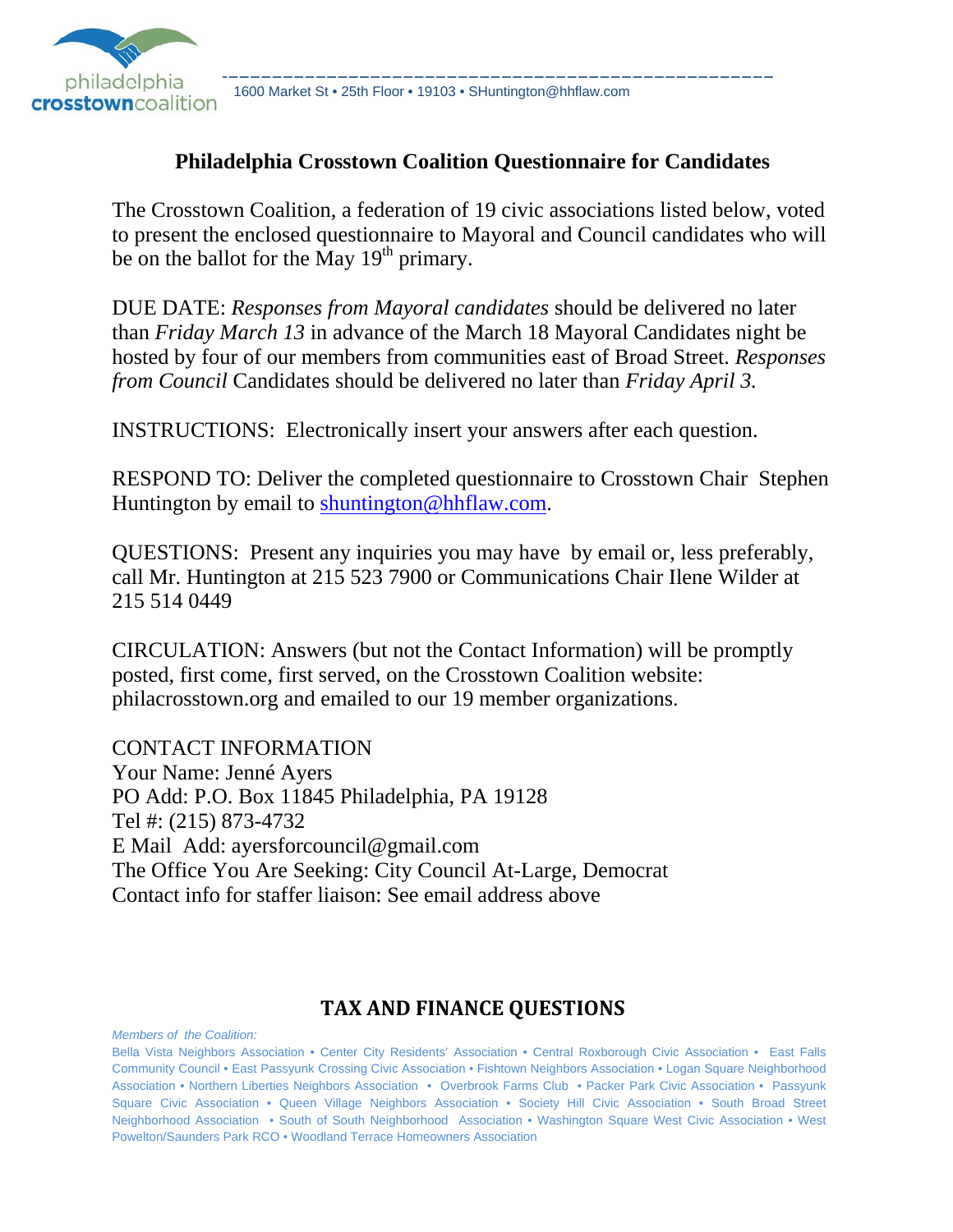### **1. TAX ABATEMENT**

Philadelphia's ten-year tax abatement eliminates real estate taxes on new construction and improvements (but not the underlying land) for ten years. Supporters argue that the lost tax revenue is more than offset by enhanced business, wage and sales tax collections and note that since the abatement went into effect, development activity has increased dramatically. Opponents argue that the abatement stimulates development for only high income housing, and reduces much needed city real estate tax revenue, of which more than 50% goes to schools.

*Should the ten year realty tax abatement continue as is?*

No. 

*Should it be modified or abolished?*

# Modified.

*If you favor modification, what modifications should be made?* 

Our public schools are underfunded. Research has indicated that modifying the ten year tax abatement such that the portion that would be allocated to the School District is not abated would have provided \$50 million in needed revenue. Making sure our schools have the proper funding will benefit all Philadelphians and will solidify our status as a world-class city, where every child has an opportunity for a successful future.

## **2. REAL ESTATE TAXATION**

In 2013, for the first time in over two decades, the City reassessed all 579,000 parcels within the City limits. Tens of thousands of residential property owners were shocked to receive much higher property tax assessments

# *How frequently should reassessments occur?*

Our real estate taxation system is broken. We have not had an adequate comprehensive review of our entire tax system. I will defer to the expertise of a review commission about the frequency of the reassessments. However, we must at least take the following into account:  $(1)$  the cost of the reassessments; (2) the capacity to conduct accurate, speedy reassessments; and (3) potential negative effects on taxpayers.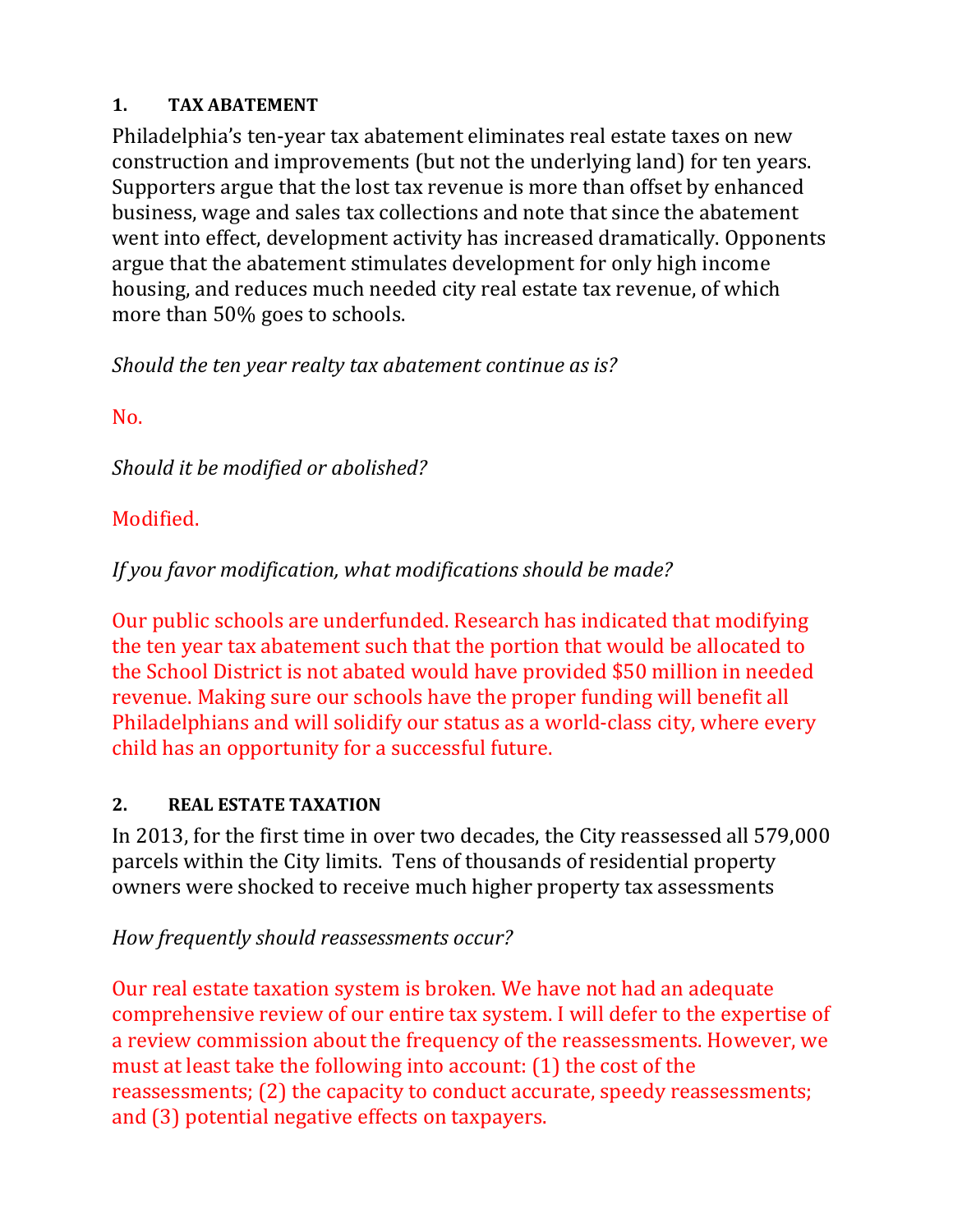### *3.* **WAGE TAX**

Philadelphia receives 66% of its tax revenue from wages and business receipts; in contrast, in New York City and Washington DC, 34% and 35% of tax revenues are from wages and business receipts. In those two cities, proceeds from real estate taxes are much larger  $(41\%$  and  $36\%$ , respectively) than in Philadelphia, where this value is 17%. Critics contend that Philadelphia's reliance on wage/business taxes drives workers and businesses out of the City because it is easier to relocate people than it is to relocate offices and factories.

*Should Philadelphia shift more of its revenue sourcing from wage and business taxes to real estate taxes?* 

### Yes.

*If you believe we should shift away from wage and business taxes to real estate taxes, how would you propose to do this?* 

I think this shift should be gradual and proportioned properly in a manner that is not unjustly regressive. Philadelphia's wage and business taxes are prohibitively high when compared to peer cities. Reducing those taxes in a manner that simulates and sustains economic growth is essential.

*If you do not believe that such a shift should occur, why not?*

### **4. DELINQUENT TAXES**

The City currently has over \$1 billion in delinquent taxes. Approximately half are delinquent property taxes and half are delinquent wage, business income, and related business taxes. Each year, the deficit grows, a trend which suggests that the City lacks the political will or competence (or both) to collect taxes. One tax collection strategy is to remove the collection task from the City and sell tax liens to private investors so that the private sector would set about collecting these debts. Proponents observe that because the \$1 billion delinquency shows that the City is incapable or unwilling to collect delinquent taxes, tax collections should be transferred to the private sector. Critics worry that private concerns would engage in improper collection tactics or fail to fairly treat tax delinquents who are down on their luck.

*Should the City sell tax liens to private investors?*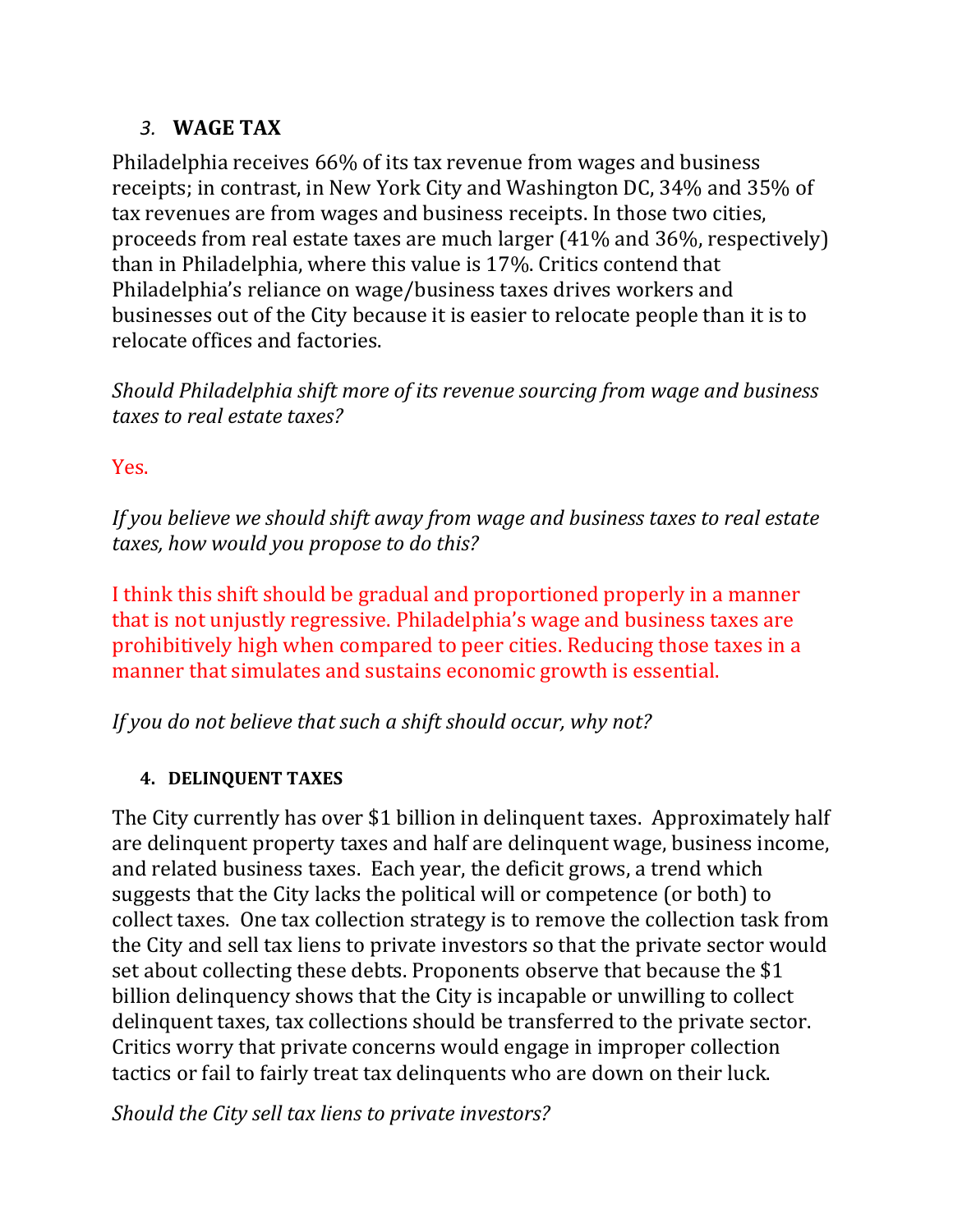### *If not, what steps would you take to ensure that the delinquency is addressed?*

Before the City considers selling tax liens, we have to improve the enforcement of collection of tax lien payments. According to a study by the Pew Charitable Trusts, "[f]or every one percentage-point cut in the delinquency rate in Philadelphia, the city would be able to raise an additional \$13 million annually without increasing the tax rate." Some of the strategies from a Pew report should be implemented:

- $\bullet$  Further reduce the time it takes to notify delinquents about their overdue bills
- Expedite the centralization of all revenue collection processes
- Reduce the number of vendors involved in real estate tax collection

### **5. PGW SALE**

Advocates of the recent failed sale of the Philadelphia Gas Works (PGW) favored the sale because the City could use the proceeds, about \$400 million, to reduce the \$5 billion underfunding of the City's pensions. They further contended that the City had no business running a gas company, that City ownership leaves open the door for patronage positions at PGW, that City ownership limited the business opportunities of the operation, and that under public ownership, it will take nearly 90 years to replace the City's ancient and increasingly unsafe gas mains. Opponents asserted that a sale would eliminate PGW's annual \$18 million contribution to the City's general fund. Opponents were also concerned that even though a privately operated PGW, like PECO, would be regulated by the Public Utility Commission, a private operator would be more likely to raise rates and be less responsive to the needs of low income residents than a City owned utility. Critics also contended that the private operator produced no credible plan for upgrading infrastructure that would not have entailed substantial long-term rate increases. Both sides presented reports substantiating their positions. Despite these divergent views, City Council decided not to hold public hearings on the proposal, let alone conduct a yea or nay vote.

*Do you believe that City Council should have conducted public hearings on the PGW controversy? Please explain your answer. What is your vision for the future of PGW?* 

No.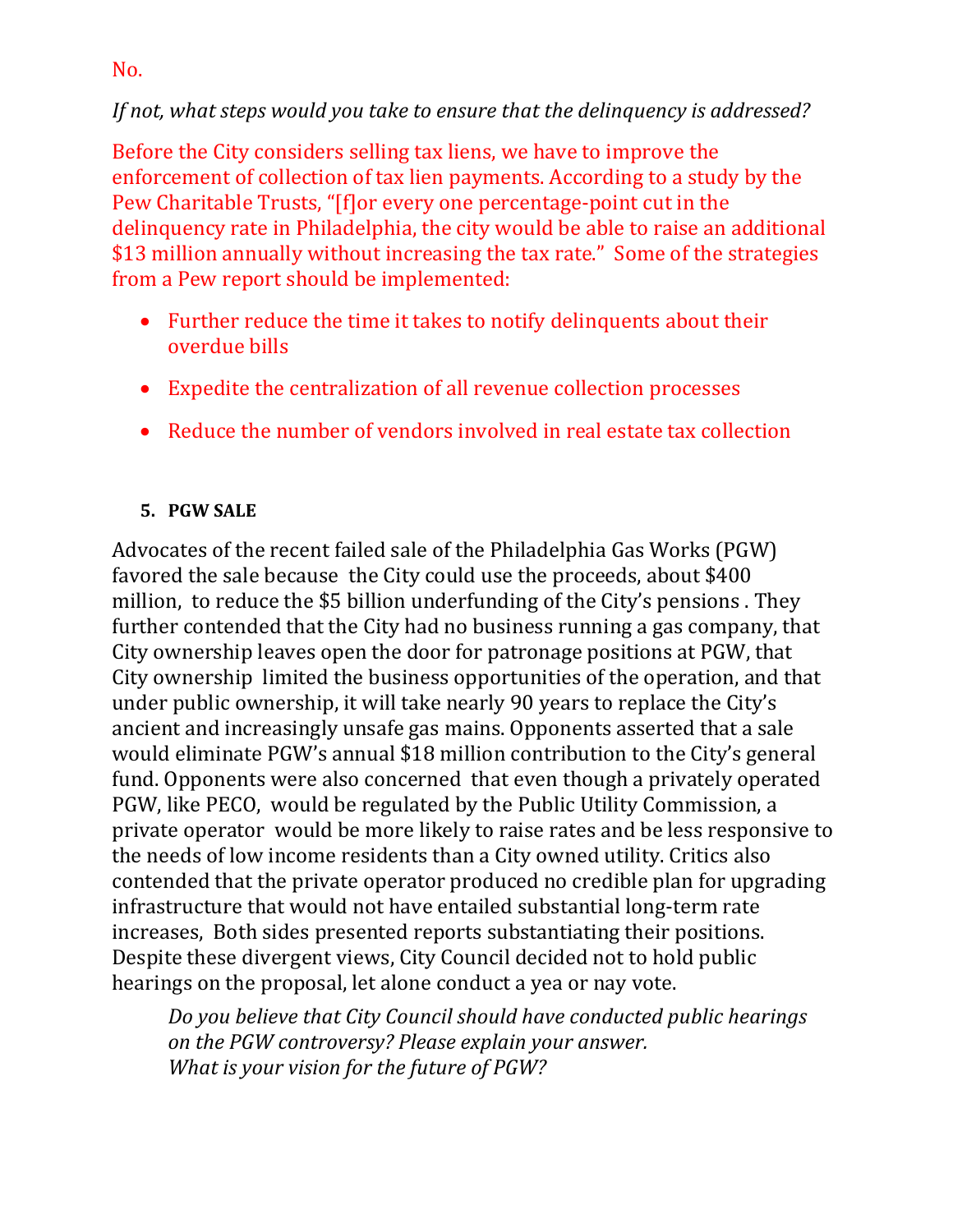Yes. Public hearings should have been held. Transparency and the opportunity for public input is an essential part of maintaining the democratic process. Given the city's financial difficulties (especially as it relates to school funding), I am open to considering a public-private partnership regarding the operation of PGW.

### 6. **PENSIONS**

The City spends  $18\%$  of its budget – about \$660 million (in 2012) – on pensions. Even so, the City's pension obligations are currently underfunded by approximately \$5 billion, more than the \$4 billion the City expects to take in during the next fiscal year. Three questions:

*Do you believe that the City can "grow" its way out of this deficit– i.e. that prosperity in the City, as distinguished from tax hikes, will produce higher realty and business tax revenues so that the additional funds can be used to pay down the deficit OR that the City can somehow change its ways and pay down the deficit by better practices?*

No, I do not believe the City can "grow" its way out of this deficit.

*If you do not believe that "growth" alone will suffice to address this issue, , which do you favor: raising taxes, cutting spending or selling assets? Depending on your answer, specifically identify the taxes to be raised, the names of the programs that should be cut (please no generalities like eliminating "waste and abuse"), or the assets to be sold.*

We should create an independent commission of leaders in the private and civic sectors to review the management and operation of the city's pension fund. There are many options to put the pension fund on the path to solvency and I am open to these options. One of the first steps the city can take is reducing the high fees we pay to money managers.

*To gradually improve the pension plan's funding status, do you favor continuing the defined benefit plan for existing employees while instituting a defined contribution plan for more recently hired employees?*

Yes.

## **DEVELOPMENT QUESTIONS**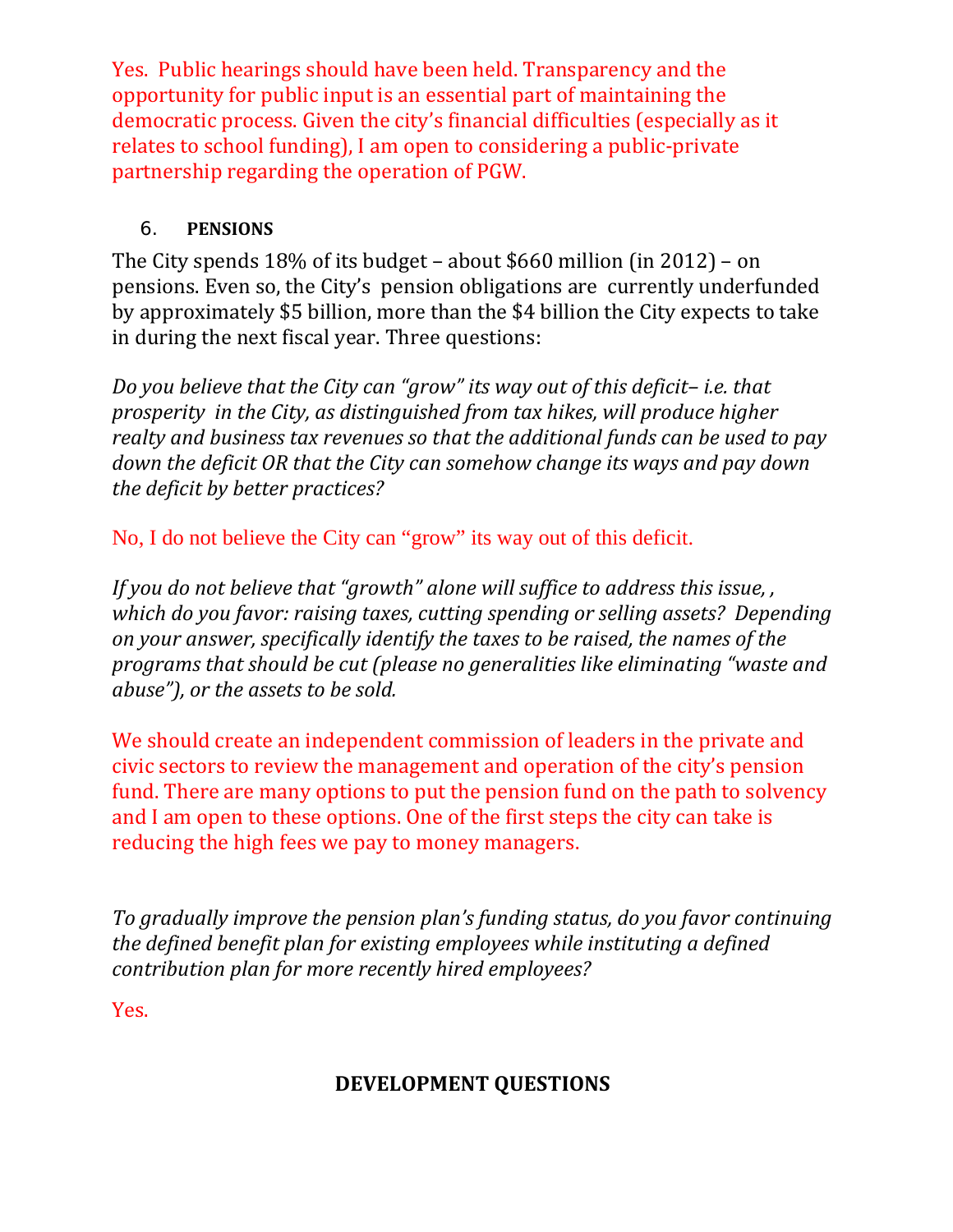### **7. CHANGING NEIGHBORHOODS**

Some Philadelphia neighborhoods are changing, with better-off people moving into areas historically occupied by less well-off residents. This trend increases the city's tax base (and thus its ability to address the challenges many of its residents face) and often improves the physical characteristics of a neighborhood, but it can also bring unsettling changes, not only through increasing property taxes but also via alterations in the makeup of affected communities. 

*Other than providing real estate tax relief to long‐time residents whose assessments have increased due to rising values in the neighborhood, do you believe that government should intervene regarding these neighborhood changes?*

### Yes.

*If so, list the disruptions you would target and the remedies you would suggest.* 

- Requirements for development in low-income areas to include an equitable percentage of low-income housing
- Tax incentives for both new construction and the upkeep of affordable housing

### **8. ZONING RELIEF THROUGH COUNCIL**

In 2012, after years of effort, the City passed a comprehensive revision of its zoning code. Many developers with projects which do not conform to the new zoning code have sought City Council ordinances to revise the zoning of their parcels, without going through the Zoning Board of Adjustment for a variance. Critics claim that zoning by council ordinance favors those with Council connections and/or big-ticket projects. Proponents argue that stakeholder input can be received in Council and that the Council procedure will encourage development because legal challenges to council ordinances are less likely than appeals from Zoning Board decisions.

*Would you vote for (or sign) ordinances enabling developments contrary to the zoning code and which have not received a variance from the Zoning Board of Adjustment? If so, under what circumstances would you vote for (or sign) such ordinances?*

No. However, I recognize that the zoning code and Zoning Board has inefficiencies. If there is significant demand for development that the zoning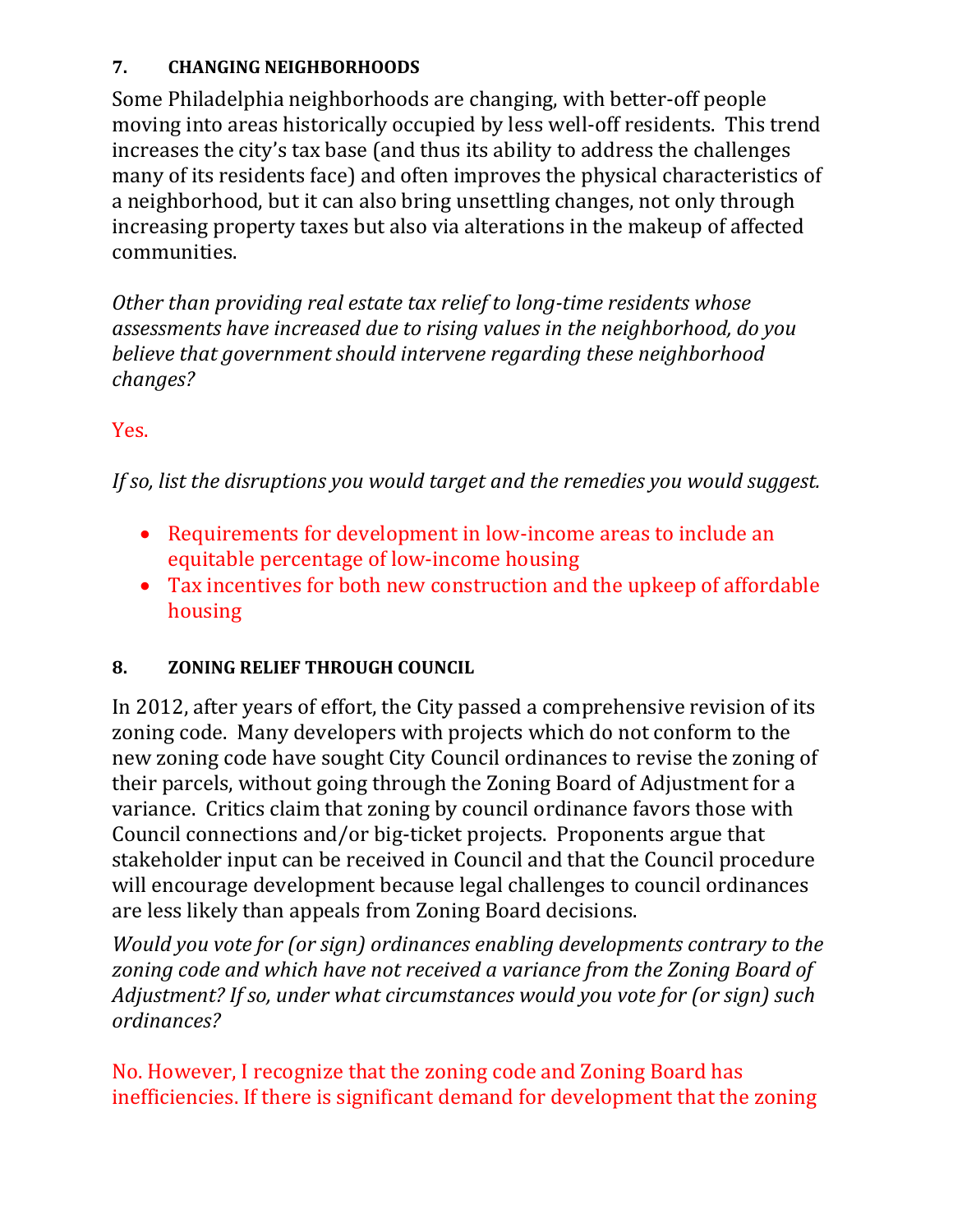code does not capture, the city should consider revising certain sections of the code.

### **9. CITY‐OWNED VACANT PROPERTIES**

The City owns some  $10,000$  vacant properties. These properties cost \$21 million per year to maintain. Selling these properties requires City Council approval under the newly enacted Land Bank Ordinance. Sales must also be reviewed by the 14-member vacant property review committee, composed of City officials. Some worry that these procedures serve to delay the sale of these properties and open the process to political bartering, favoritism, and waste. Others say that City Council and the Project Review Committee will appropriately protect the public interest and increase community input in redevelopment. 

*Will you vote to amend the ordinance by eliminating the Council ordinance provision? Explain your response.*

No. I think that City Council and the Project Review Committee (when working efficiently) will appropriately protect the public interest and increase community input in redevelopment.

# **GOVERNMENT & ADMINISTRATION**

### **10. ETHICS: CREATING A PERMANENT INSPECTOR GENERAL**

The current City Inspector General, Amy Kurland, holds office pursuant to an Executive Order originally issued in 1984 which could be rescinded at any time by any mayor.

*Are you willing to support for Bill 130001 calling for a ballot referendum to amend the City Charter to establish an independent Inspector General funded by taxpayer dollars who would have oversight over every city department?* 

Yes. The Office of Inspector General plays an important role in ensuring our city government is as ethical as possible.

### 11. **UNFAIR ELECTORAL DISTRICTING**

"Gerrymandering" is drawing electoral districts to serve the interests of politicians or parties. A 2010 survey ranked two of Philadelphia City Council districts (5 and 7) among the top ten gerrymandered districts nationwide, with two others  $(1 \text{ and } 9)$  also highly ranked on the gerrymandering scale.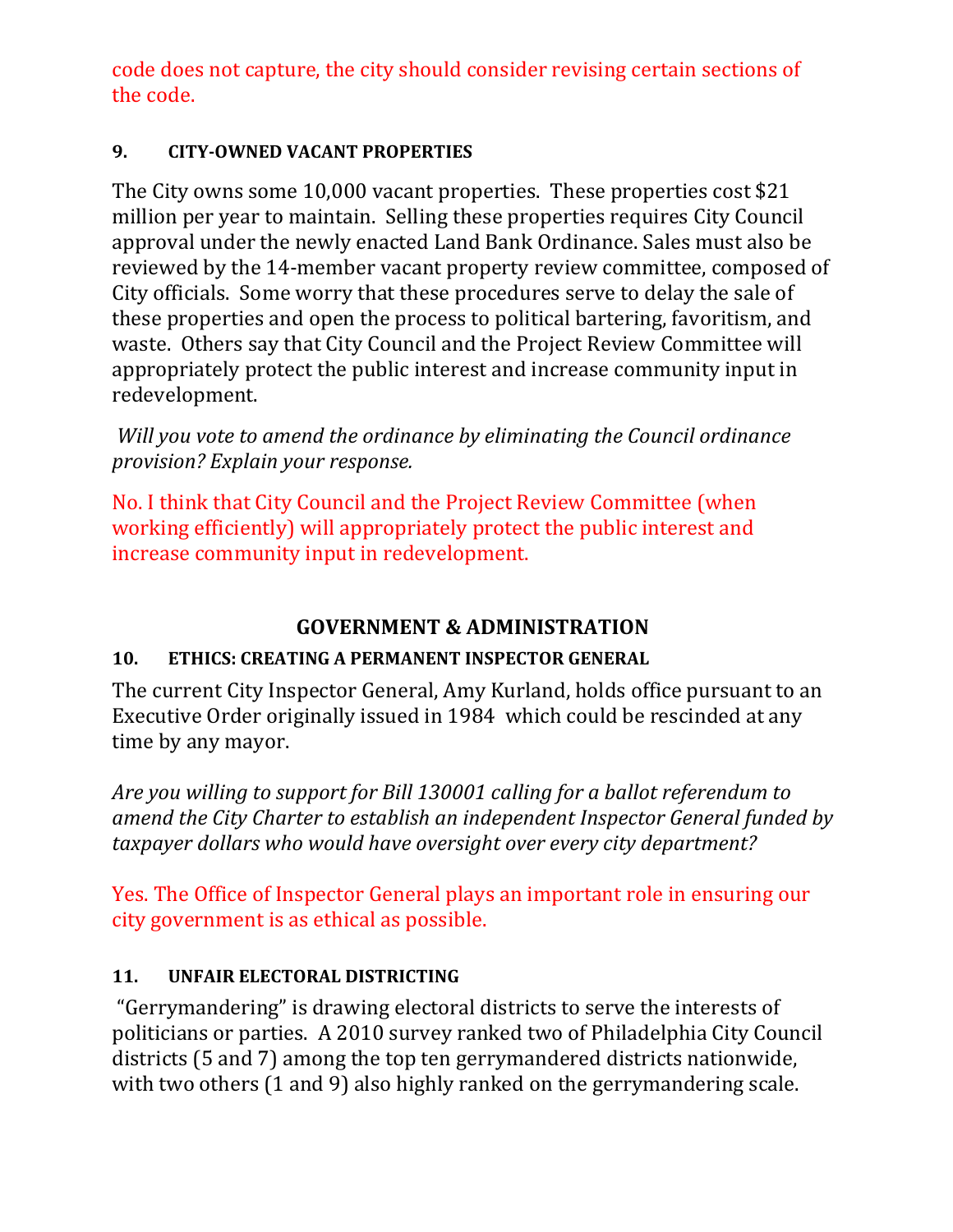*Would you vote to amend the City Charter in 2015 so that the next redistricting in 2020 will be conducted by an independent, non‐partisan commission?* 

Yes. 

### 12. **ELECTION ADMINISTRATION**

Philadelphia elects three "City Commissioners" whose only duty is to administer elections. They serve four years regardless of their performance. In most cities, the election process is not run by three people, but by one, who is appointed by the mayor and can be removed for poor performance. Proponents say that the current system in Philadelphia empowers voters who can reject ineffectual or dishonest Commissioners. Detractors assert that Philadelphia voters are largely unaware of the duties of the three City Commissioners whose job title does not describe their job function so that the ballot results do not reflect voter's assessments of on the job performance. 

*Would you vote to amend the City Charter, eliminating the City Commissioners and adding the position of an election administrator that reports to the Mayor*? 

No. However, I am open to other reforms that would improve the administration of the election process.

## 13. **SHERIFF'S OFFICE**

Per the City Charter, the Sheriff's office is an elective position charged with responsibility for the sale of tax delinquent properties, courtroom security, and transport of inmates. Like the Clerk of Quarter Sessions, another elected office which was recently eliminated by a Charter revision, the Clerk of Quarter Sessions Court has been unable to account for the funds which it receives and its foreclosure procedures have been seen as partially responsible for the half billion dollars of property tax delinquencies. Critics of the Sheriff's office maintain that its functions should be administered by administration appointees who can be hired and fired based upon their competence. Defenders of the Office assert that Philadelphia's voters, not the Mayor, should choose who should conduct sheriff's sales, and arrange for courtroom security and inmate transport.

*Would you vote to abolish the Sherriff's office, transferring to other City agencies its functions (Sheriff's sales, courtroom security and inmate transfer )?*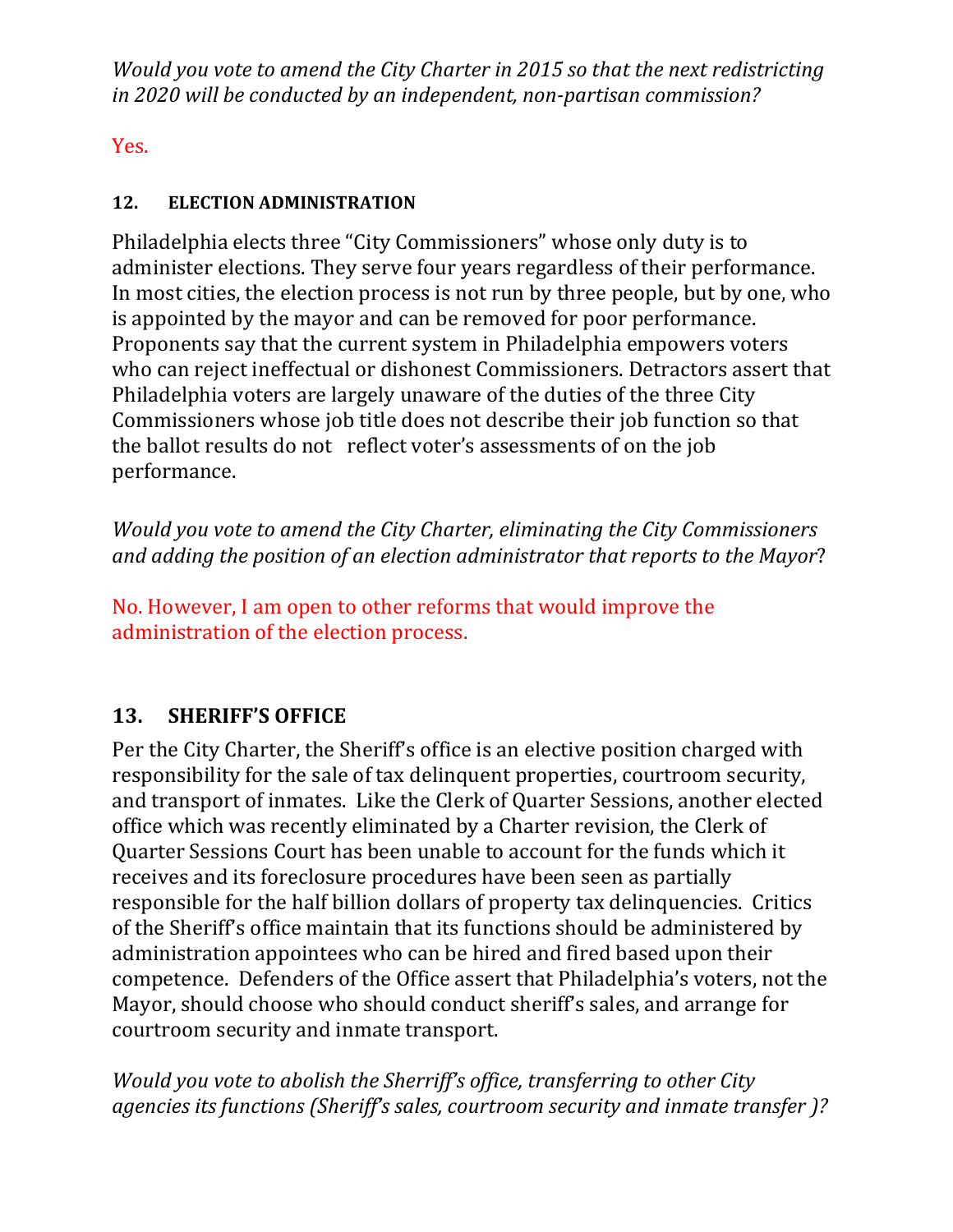No. However, I am open to reforming the Sheriff's office to more effectively serve the city.

#### **14.ROLE OF NEIGHBORHOODS IN DEVELOPMENT & QUALITY OF LIFE**

Philadelphia is called the city of neighborhoods, but many of our basic planning, resource, and development decisions are made with little or no effective input of neighborhoods--vital stakeholders in the city's future. These include overall development patterns, placement and design of special events, major construction, and placement and operation of key public facilities—each of which can have major impacts on adjacent communities. Some measures have been made, such as the design review process is zoning code and open public involvement. But these remain advisory, and most localized decisions and issues are still the purview of district Councilpeople rather than the administration.

*What would you do to give neighborhoods more meaningful roles in decisionmaking and more effective engagement as partners in the city's goals and mission?* 

As a former nonprofit consultant, I know that one of the best practices in achieving goals at the municipal level is facilitating community engagement in decisionmaking. As a City Councilwoman, I will consult with community groups to propose legislation to alter various review processes to allow neighborhoods to be vital stakeholders in the decisionmaking processes.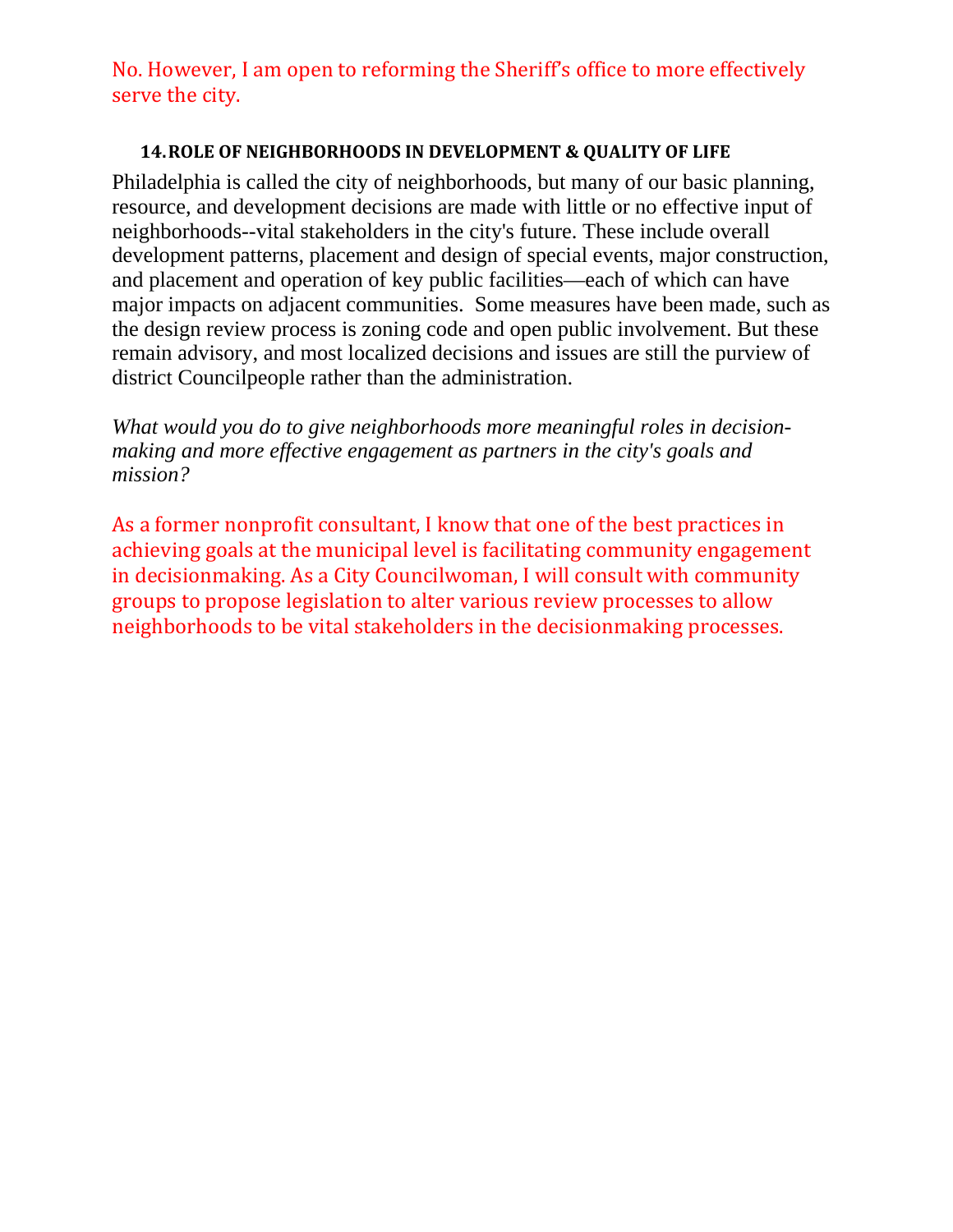#### **15. SCHOOLS**

Per the Mayor's Tale of the Tape, In fiscal year 2013-2014, Philadelphia contributed \$1,216,319,000 to fund the School District, a contribution which accounted for 42.3% of the School District's revenues, a percentage smaller than Chicago  $(50.3\%)$ , Dallas  $(57.7\%)$  and Boston  $(67.2\%)$  but larger than Memphis (38.4%), Baltimore (20.7%) and Detroit (20.4%).

*What is the dollar amount of the contribution that you believe the City should make in fiscal year 2016 – 2017, your first year in office, and how you would finance it. Explain your conclusion*

Assuming we successfully put pressure on Harrisburg to reverse funding cuts and implement a fair funding formula (the District has asked for \$206 million in new recurring revenue from the state), the City should contribute the dollar amount that results in the full funding of the schools. According to the School District's five year financial plan, the District requests \$102,964,000 in new revenues from the city for FY16. Funding sources should include:

- PILOT funds
- Ending the realty tax abatements for the portion allocated to schools

*Do you believe that any strings/conditions should be attached to the City's contributions to the School District budget and, if so, what are they?*

Full funding for our schools is the highest priority. Council must work to ensure our School District manages its resources properly. An important first step is returning the District to a form of local control.

### **LIFESTYLE**

#### **16. HOUSING FIRST**

Philadelphia has one of the lowest levels of street homelessness of any major American city  $-1$  in 5,000 Philadelphians lives on the streets in comparison to 1 in 2,700 Bostonians, 1 in 1,800 Chicagoans, 1 in 300 San Franciscans or 1 in 100 Los Angelinos. [Source: Project Home, Saving Money, Saving Lives, 2009, at p. 4] Nevertheless, anyone who has spent time in our public spaces recognizes that there is a significant street population, typically suffering from mental illness or substance addiction, many of whom are likely not homeless. The City has implemented "housing first" programs that place individuals in supportive, permanent housing without regard to continued substance use and/or untreated mental health conditions and spends 108 miillion per year on homeless services.